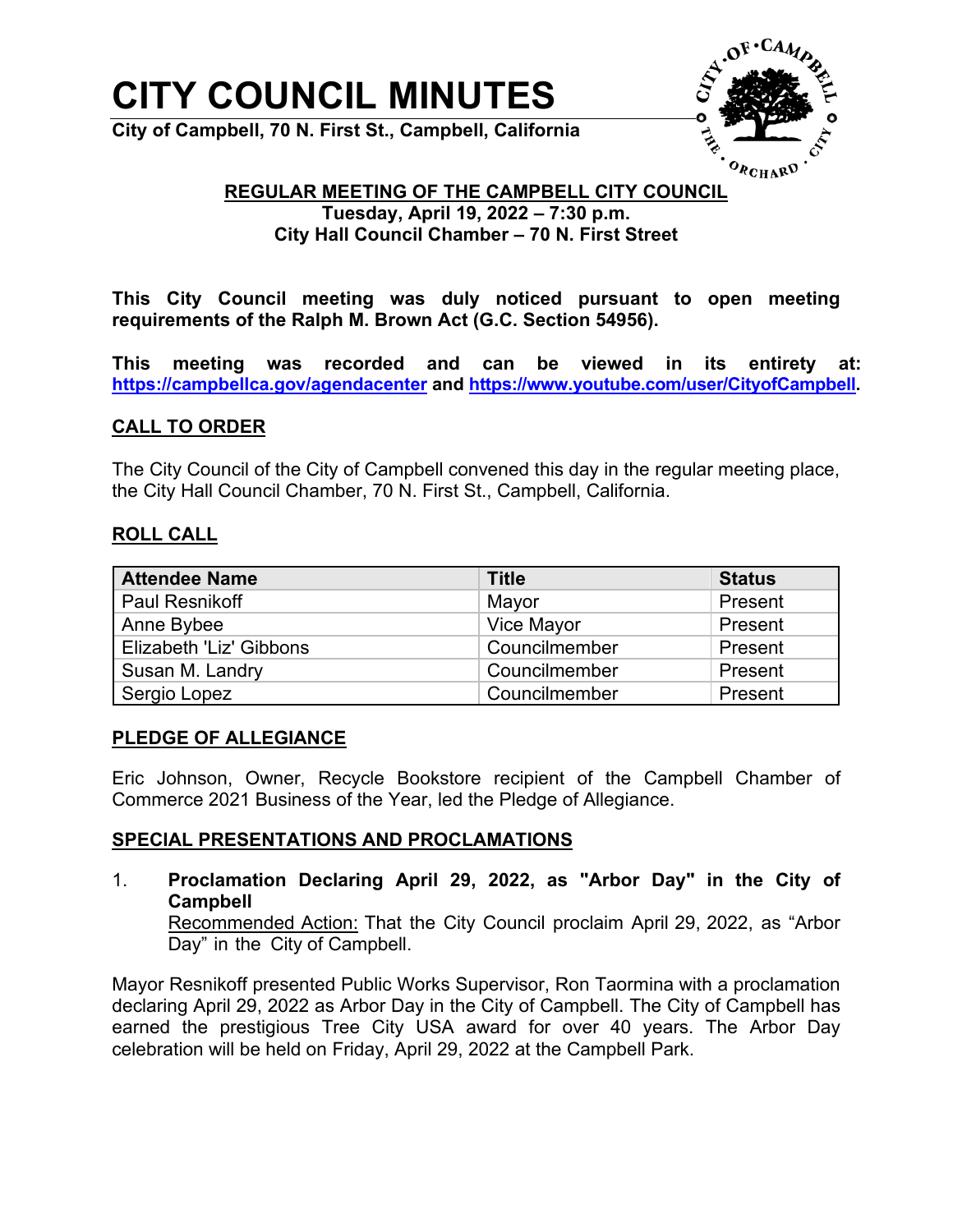# **COMMUNICATIONS AND PETITIONS**

City Attorney Bill Seligmann stated that no reportable actions were taken at the City Council Executive Session meeting on April 19, 2022.

# **ORAL REQUESTS**

There were no oral requests.

### **COUNCIL ANNOUNCEMENTS**

City Hall is open to the public for in-person services Monday - Friday, 8:00 a.m. to 5:00 p.m. For your convenience, online services such as permits, business license applications and virtual appointments are available online. Visit the city's website at [www.campbellca.gov](http://www.campbellca.gov/) to view information for all city departments and services available.

Join us for Campbell Union School District's Centennial Celebration, on Saturday, April 30, 2022 at 1:00 p.m. in the Orchard City Green at the Civic Center. Visit the Ainsley House Garden and Carriage House from 1:00 p.m. to 3:45 p.m. and celebrate the past, present and future of education in our community. From 4:00 p.m. to 7:00 p.m. stop by the Orchard City Green for two high energy bands, delicious BBQ and beverages. For additional information about this event, please visit [www.campbellusd.org/centennial.](http://www.campbellusd.org/centennial)

The Campbell Youth Commission is now recruiting. Join the talented Youth Commission team. Teens gain leadership skills, and act in an advisory capacity to the City Council on matters relating to teens. For additional information about this exciting opportunity, please visit [www.campbellteens.com.](http://www.campbellteens.com/)

After two years, the  $45<sup>th</sup>$  Annual Valentine 5k Fun Run has been scheduled for Saturday, May 7, 2022. Enjoy beautiful weather along the Los Gatos Creek trail, and run with family, friends, and our Campbell Community. Register by 8:00 a.m. on Monday, May 2, 2022 and receive your free race shirt and custom metal. To register, visit the city's website at [www.campbellca.gov.](http://www.campbellca.gov/)

The Ainsley House Garden Concert Series is excited to host the Kristen Strom Jazz Quartet on Sunday, May 22, 2022. Saxophonist Kristen Strom has been a mainstay on the Bay Area Music scene for nearly two decades, acclaimed for beautifully rendered melodies, Strom has played alongside many well-known artists, including Gladys Knight, Natalie Cole, and Roberta Flack. Tickets are on sale now at [www.campbellmuseums.com.](http://www.campbellmuseums.com/)

Read Beyond the Beaten Path. Summer reading at the Campbell Express Library begins Wednesday, June 1, 2022 and is free and open to all ages. You can register at the library or online at [www.sccld.org.](http://www.sccld.org/)

# **CONSENT CALENDAR**

Mayor Resnikoff asked if anyone wished to remove an item from the Consent Calendar. Item 6 was removed.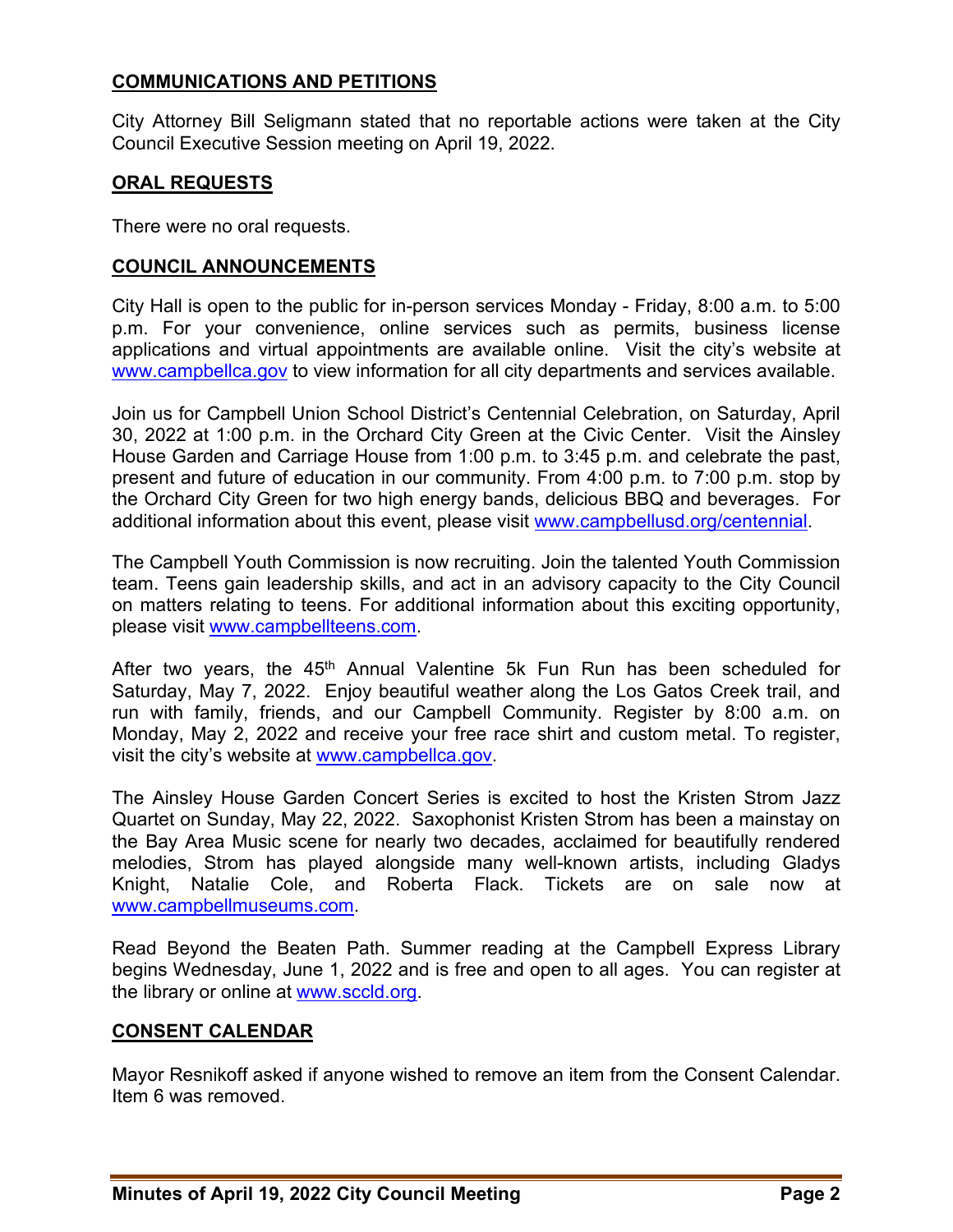The Consent Calendar was considered as follows:

# 2**. Minutes of City Council Regular Meeting of April 5, 2022**

Recommended Action: Approve the regular meeting minutes of April 5, 2022.

This action approves the City Council Regular Meeting Minutes of April 5, 2022.

#### 3. **Approving Bills and Claims**

Recommended Action: That the City Council approve the bills and claims in the amount of \$577,862.23.

This action approves the bills and claims in the amount of \$577,862.23 as follows: bills and claims checks dated March 21, 2022, in the amount of \$298,399.88; payroll checks dated March 28, 2022, in the amount of \$63,275.08; bills and claims checks dated March 28, 2022, in the amount of \$216,187.27.

#### 4. **Authorization to Issue a Request for Proposals for Janitorial Services for the Campbell Community Center, Heritage Theatre, and Park Restrooms (Resolution/Roll Call Vote)**

Recommended Action: That the City Council adopt a Resolution authorizing the Public Works Director to initiate a Request for Proposals for janitorial services for the Campbell Community Center, Heritage Theater, and park restrooms with services beginning July 1, 2022; and authorize the City Manager to execute a service contract with the most responsive bidder for a period of one (1) year with options to renew annually for up to a total of six (6) years.

This action adopts Resolution 12819 authorizing the Public Works Director to initiate a Request for Proposals for janitorial services for the Campbell Community Center, Heritage Theater, and park restrooms with services beginning July 1, 2022; and authorize the City Manager to execute a service contract with the most responsive bidder for a period of one (1) year with options to renew annually for up to a total of six (6) years.

5. **Adopt a Resolution Authorizing the Acceptance of Seven (7) 15-Gallon Trees from the Rotary Club of Campbell and the West Valley Rotary Community Corps (Resolution/Roll Call Vote)** 

Recommended Action: That the City Council adopt a Resolution accepting the donation of seven (7) 15-gallon trees from the Rotary Club of Campbell and the West Valley Rotary Community Corps with an estimated value of \$1,000.

This action adopts Resolution No. 12820 accepting the donation of seven (7) 15 gallon trees from the Rotary Club of Campbell and the West Valley Rotary Community Corps with an estimated value of \$1,000.

Councilmember Lopez expressed his gratitude to the Rotary Club of Campbell and to the West Valley Rotary Community Corps for their generous donation and support at the Arbor Day Celebration.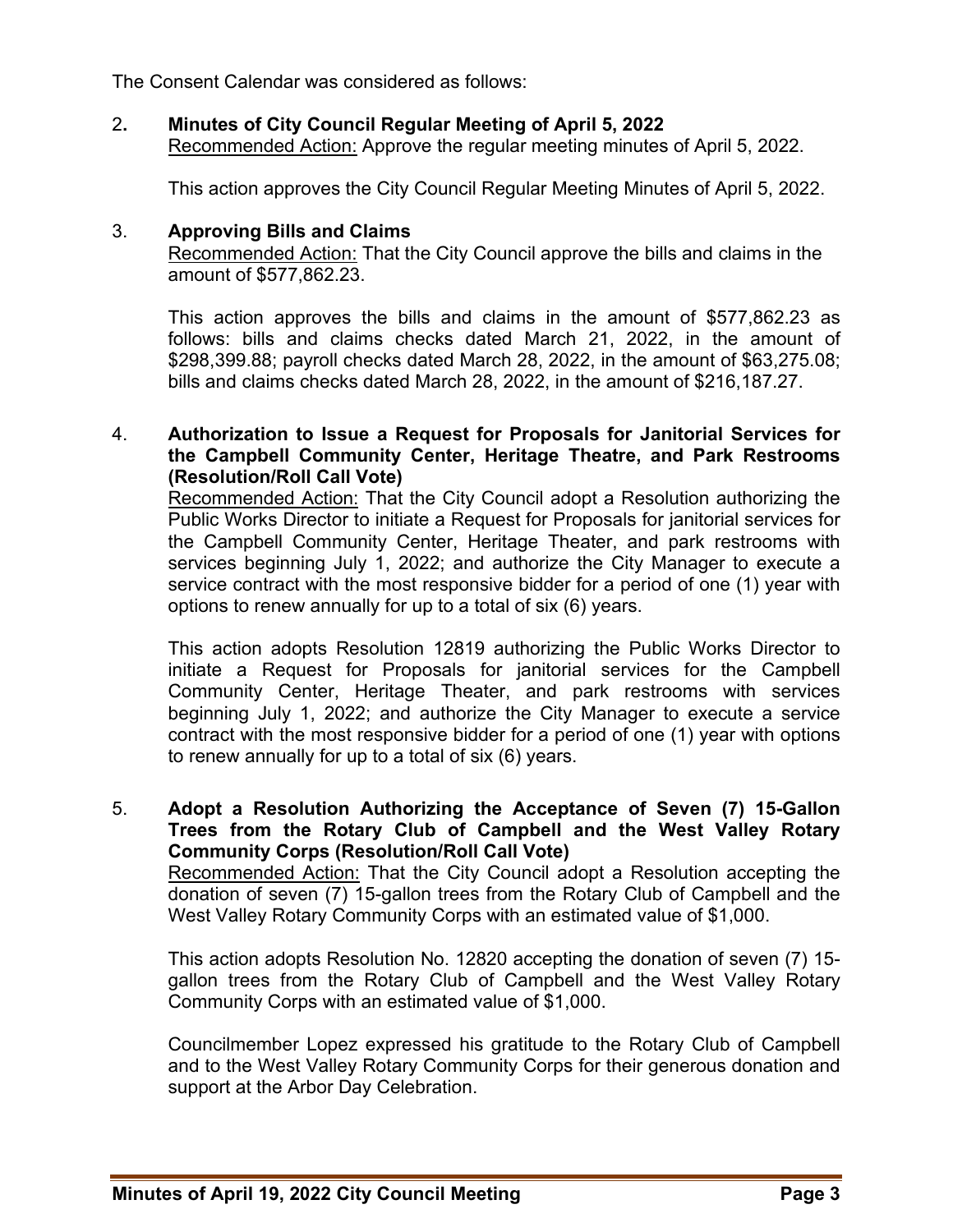**M/S: Gibbons/Lopez – That the City Council approve the Consent Calendar, with the exception of item 6. The motion was adopted by the following roll call vote:** 

| <b>RESULT:</b>   | <b>ADOPTED [UNANIMOUS]</b>                                |
|------------------|-----------------------------------------------------------|
| <b>MOVER:</b>    | Gibbons                                                   |
| <b>SECONDER:</b> | Lopez                                                     |
| AYES:            | Gibbons, Landry, Lopez, Bybee, Resnikoff (Mayor Resnikoff |
|                  | abstained from voting on Item 5)                          |

# **ITEMS CONSIDERED SEPARATE FROM CONSENT**

6. **Resolution Congratulating Recycle Bookstore on Being Selected "Business of the Year" by the Campbell Chamber of Commerce (Resolution/Roll Call Vote)** 

Recommended Action: That the City Council adopt a Resolution congratulating Recycle Bookstore on being selected Campbell's 2021 "Business of the Year."

Councilmembers expressed congratulations to Mr. Eric Johnson and the Recycle Bookstore on being named Campbell's 2021 Business of the Year and thanked them for being an active participate in the community.

Mr. Johnson expressed gratitude to the City Council for the recognition and stated that he is humbled to be named Business of the Year, and shared that he is a local kid and there is a deep local connection between Campbell and the Recycle Bookstore.

**M/S: Resnikoff/Gibbons – That the City Council adopt Resolution 12821 congratulating Recycle Bookstore on being selected Campbell's 2021 "Business of the Year." The motion was adopted by the following roll call vote:** 

| <b>RESULT:</b>   | <b>ADOPTED [UNANIMOUS]</b>               |
|------------------|------------------------------------------|
| <b>MOVER:</b>    | Resnikoff                                |
| <b>SECONDER:</b> | <b>Gibbons</b>                           |
| AYES:            | Gibbons, Landry, Lopez, Bybee, Resnikoff |

# **PUBLIC HEARINGS AND INTRODUCTION OF ORDINANCES**

7. **Introduction of Ordinance Adding Chapter 8.44 - AB 481 Military Equipment to the City of Campbell Municipal Code in Compliance with Assembly Bill 481 (Ordinance/Roll Call Vote)** 

Recommended Action: That the City Council introduce an Ordinance Adding Chapter 8.44 - AB 481 Military Equipment to the City of Campbell Municipal Code in Compliance with Assembly Bill 481 approving a Military Equipment Policy as set forth in Campbell Police Department Policy 709.

This is the time and place for a public hearing to consider introduction of an Ordinance adding Chapter 8.44 - AB 481 Military Equipment to the City of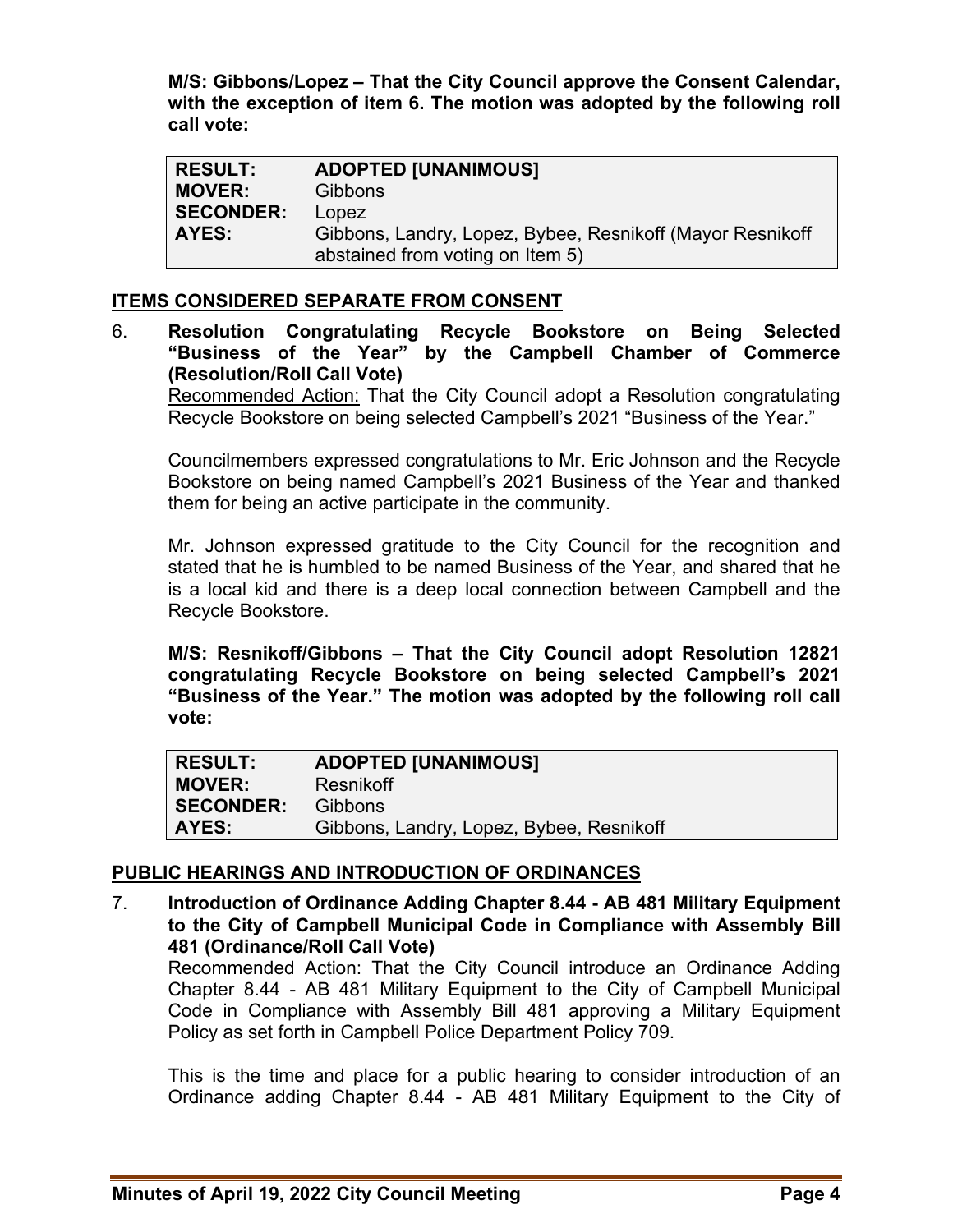Campbell Municipal Code in Compliance with Assembly Bill 481 approving a Military Equipment Policy as set forth in Campbell Police Department Policy 709.

Police Chief Gary Berg presented the Staff Report dated April 19, 2022 and explained that Assembly Bill (AB) 481 was signed into law in 2021, aims to create a public forum for input and engagement with the community and requires approval of the use of military equipment (as defined by AB 481) by the Governing Board on an annual basis. Chief Berg noted that the Military Equipment Police Policy 709 is available on the department's website for public inspection.

Captain Dan Livingston reviewed the 15 categories of military equipment as defined by AB 481 and described how some of the equipment is used in various situations. Captain Livingston reviewed the community outreach and community meeting held on April 11, 2022 and noted that three members of the public attended the meeting.

Mayor Resnikoff opened the public hearing and asked if anyone wished to speak. There being no public comments, Mayor Resnikoff closed the public hearing.

Councilmember Lopez stated that he is abstaining from this vote as he does not agree with all equipment usage as described, however he is supportive of the Police Department and noted the important steps made toward increased transparency including the development of the Police Advisory Committee.

**M/S: Gibbons/Landry – That the City Council introduce Ordinance 2280 Adding Chapter 8.44 - AB 481 Military Equipment to the City of Campbell Municipal Code in Compliance with Assembly Bill 481 approving a Military Equipment Policy as set forth in Campbell Police Department Policy 709. The motion was adopted by the following roll call vote:** 

| <b>RESULT:</b>   | <b>ADOPTED [4 TO 1]</b>           |
|------------------|-----------------------------------|
| <b>MOVER:</b>    | <b>Gibbons</b>                    |
| <b>SECONDER:</b> | Landry                            |
| AYES:            | Gibbons, Landry, Bybee, Resnikoff |
| <b>ABSTAIN:</b>  | Lopez                             |

City Clerk Christopherson read the full title of Ordinance No. 2280.

**M/S: Bybee/Gibbons – That the City Council waive further reading of Ordinance No. 2280. The motion was adopted by the following roll call vote:** 

| <b>RESULT:</b>   | <b>ADOPTED [4 TO 1]</b>           |
|------------------|-----------------------------------|
| <b>MOVER:</b>    | <b>Bybee</b>                      |
| <b>SECONDER:</b> | <b>Gibbons</b>                    |
| <b>AYES:</b>     | Gibbons, Landry, Bybee, Resnikoff |
| <b>ABSTAIN:</b>  | Lopez                             |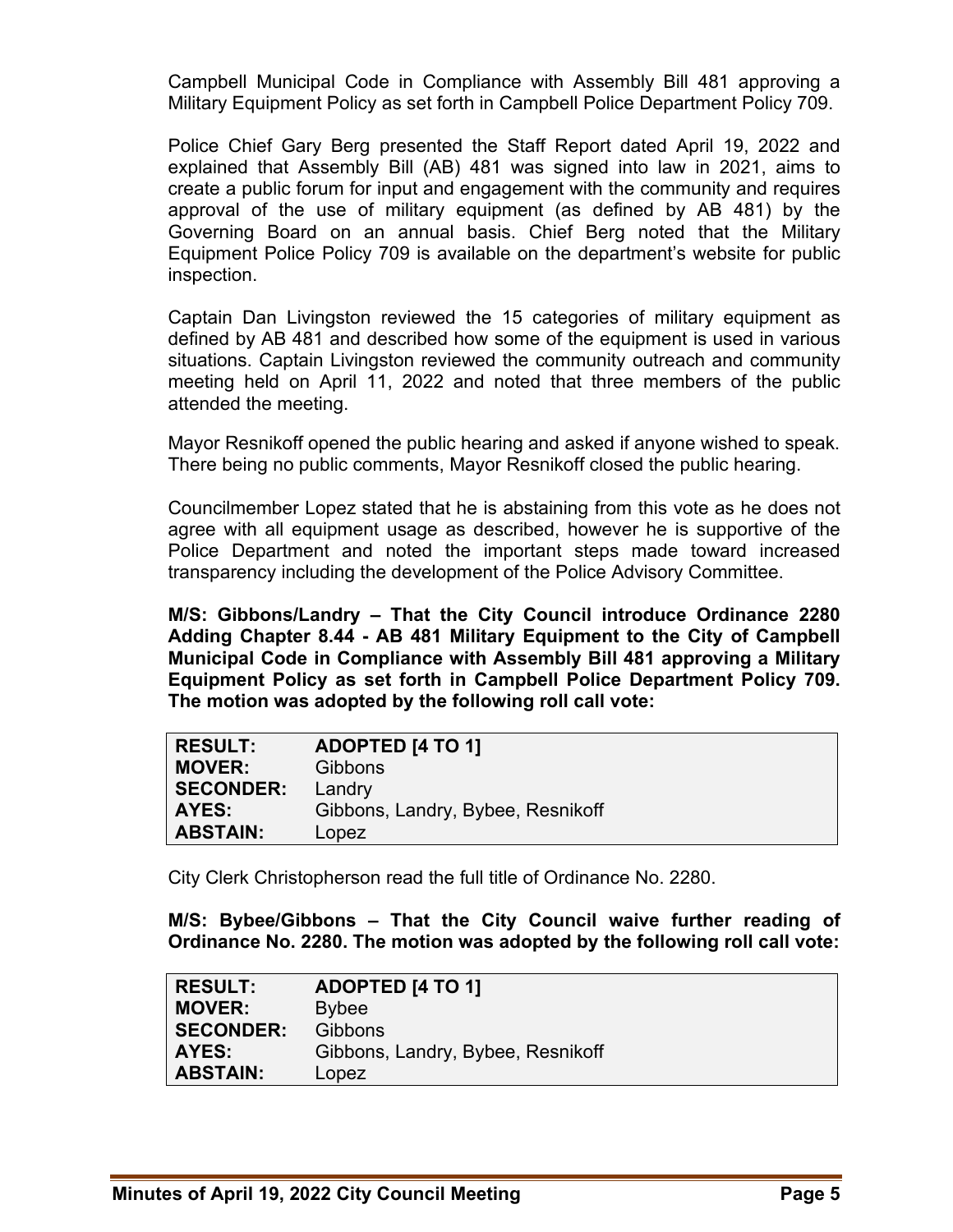# 8. **Approval of Fiscal Year 2023 Schedule of Fees and Charges (Resolution/Roll Call Vote)**

Recommended Action: That the City Council adopt a Resolution approving the Fiscal Year (FY) 2023 Schedule of Fees and Charges, effective July 1, 2022.

This is the time and place for a public hearing to consider approval of the Fiscal Year (FY) 2023 Schedule of Fees and Charges, effective July 1, 2022.

Finance Director Will Fuentes presented the staff report dated April 19, 2022 noting that the City's financial policies require fees and charges for services be reviewed and updated annually to ensure that they keep pace with the changes in the cost of providing related services and/or changes in methods or levels of service delivery. Per best financial practices, it is recommended that a comprehensive cost allocation plan and user fee study be prepared every 3 to 5 years as the structure of costs and operations change over time. Thus, staff recommends that a new comprehensive cost allocation plan and user fee study be prepared no later than FY 2024 and has added this as a proposed department workplan item for FY 2023. Because this is an interim year between comprehensive studies, most existing fees are recommended to increase by 3.21%.

Mayor Resnikoff opened the public hearing and asked if anyone wished to speak. There being no public comments, Mayor Resnikoff closed the public hearing.

Councilmember Gibbons expressed concerns that the dollar per acre Parkland Dedication Fee was last changed in 2019, land values have significantly increased since that time, and the City should be updating this fee to accommodate the impacts to our parks that an increase in residents makes.

Public Works Director Todd Capurso noted that the Parkland Dedication Fee will be part of the User Fee Study completed during FY 2023, which will help to inform the proper valuation and fee structure.

In response to an inquiry, Chief Berg noted that the footnote indicating the Administrative Fee associated with Firearms Storage would be waived on a case by case basis and only at the discretion of the Police Chief.

**M/S: Landry/Lopez – That the City Council adopt Resolution 12822 approving the Fiscal Year (FY) 2023 Schedule of Fees and Charges, effective July 1, 2022, including the Desk Items. The motion was adopted by the following roll call vote:** 

| RESULT:          | <b>ADOPTED [UNANIMOUS]</b>               |
|------------------|------------------------------------------|
| <b>MOVER:</b>    | Landry                                   |
| <b>SECONDER:</b> | Lopez                                    |
| AYES:            | Gibbons, Landry, Lopez, Bybee, Resnikoff |

9. **Public Hearing and Introduction of an Ordinance Amending Provisions of the Campbell Municipal Code to Revise the Business License Tax Rates Effective in Fiscal Year 2023 (Ordinance/Roll Call Vote)**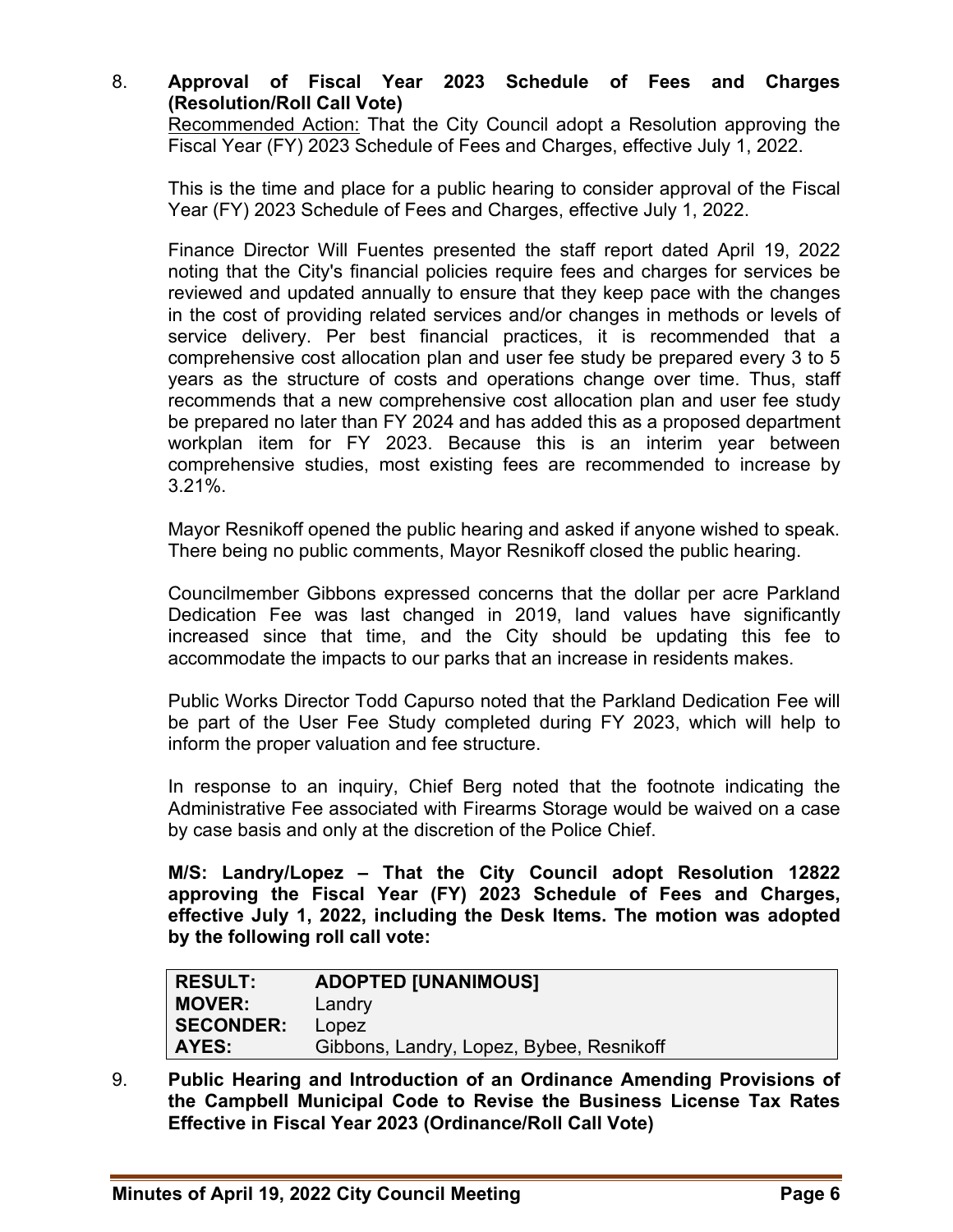Recommended Action: That the City Council introduce an Ordinance amending provisions of the Campbell Municipal Code to revise the business license tax rates, effective in Fiscal Year (FY) 2023.

This is the time and place for a public hearing to consider an Ordinance amending provisions of the Campbell Municipal Code to revise the business license tax rates, effective in Fiscal Year (FY) 2023.

Finance Manager Norite Vong presented the Staff Report dated April 19, 2022, and stated that as part of Measure M, approved by the voters in November 2010, Campbell Municipal Code Section 5.01.170 allows an increase in the amount of any tax set forth in this title by no more than two percent (2%) per year to account for inflation. Business license tax rates were last increased by 2% in FY 2020. Due to the negative economic impacts to the business community caused by the COVID-19 pandemic, Council chose to keep rates unchanged for FY 2021 and 2022.

In response to an inquiry, City Attorney Bill Seligmann clarified that a Business License Tax increase, could be cumulative for the years in which it was not increased.

In response to inquiries, City Manager Brian Loventhal noted that the Finance Department will be studying the City's current business license tax rate structure and licensing processes and will bring forward any recommendations. However, the business license tax rate structure is voter approved and any potential changes will need to be placed on a future ballot for voter approval.

Mayor Resnikoff opened the public hearing and asked if anyone wished to speak. There being no public comments, Mayor Resnikoff closed the public hearing.

Council confirmed consensus for continuing to support local businesses during the pandemic recovery and confirmed consensus for not amending the business license tax rates at this time.

#### **NEW BUSINESS**

10. **Annual Report of the Citizen's Bond Oversight Committee for Measure O**  Recommended Action: That the City Council receive the first Annual Report of the Citizen's Bond Oversight Committee for Measure O.

Mayor Resnikoff recused himself from this item due to the close proximity of the project site to his personal residence and left the Council Chambers.

Finance Manager Vong presented the Staff Report dated April 19, 2022, and noted that as a condition of Measure O voter authorization and in order to ensure accountability for the expenditure of bond proceeds, the City established a Citizens' Bond Oversight Committee. (COC) A primary duty of the Committee is to review expenditure reports produced by the City to verify that bond proceeds were expended only for the purposes set forth in Measure O and to report to Council annually on their findings.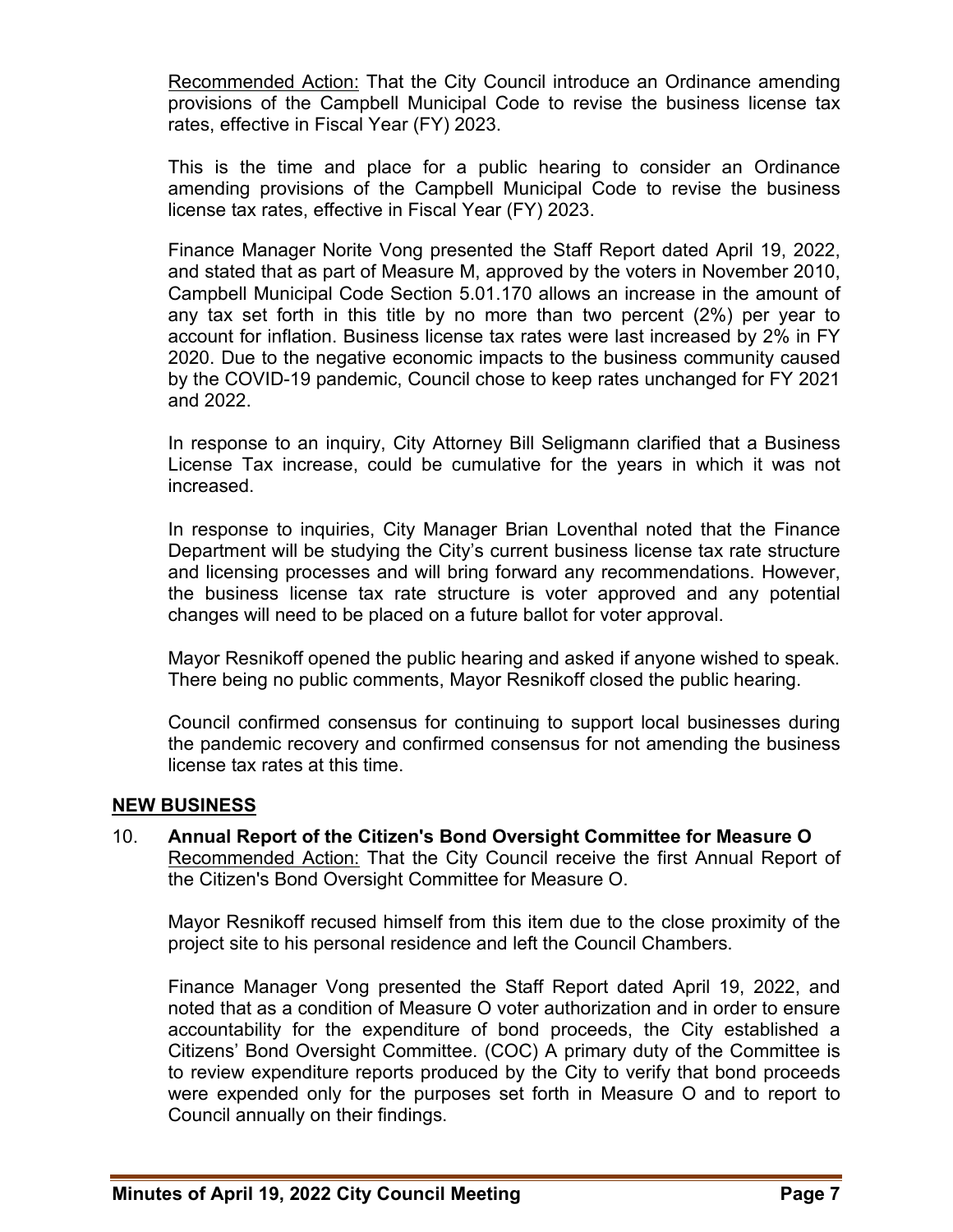COC Chairperson Al Bito presented the Annual Report and noted that the Committee found all expenditures to be consistent with Measure O requirements.

On Council consensus the Annual Report of the Citizen's Bond Oversight Committee for Measure O was accepted.

*The City Council took a recess at 8:57 p.m. and reconvened at 9:10 p.m. with all members present.*

11. **Receive an Update on Objective Standards and Consider Issuance of Request for Proposals/Request for Qualifications for Consultant Services to Support Completion of Objective Standards (Resolution/Roll Call Vote)**  Recommended Action: That the City Council adopt a Resolution authorizing (a) issuance of a Request for Proposals (RFP) for consultant services to support completion of objective standards and a zoning ordinance update to support implementation of the General Plan and Housing Element update; (b) issuance of Request for Qualifications (RFQ) for contract services to provide planning review and processing of land use applications and permits; and (c) authorizing the City Manager to execute contracts with the selected service providers for a one year term in an amount not to exceed \$515,000 for both contracts.

Community Development Director Rob Eastwood presented Staff Report dated April 19, 2022 and noted the Department is proposing to keep most of the work related to developing Objective Standards in-house with consultant assistance and contracting external planners to assist with the more basic plan review work within the department. This allows the more seasoned City planners, who are more familiar with Campbell's needs to guide the development of the Objective Standards process.

Stephen Rose, Senior Planner reviewed the workplan approach, the public engagement plan, and reviewed the timeline for implementation, noting the final adoption of citywide standards targeted for Spring 2023.

In response to inquiry, Community Development Director Eastwood noted that the funds for these efforts were approved by City Council at the mid-year budget review in February 2022.

Councilmember Gibbons expressed her concerns relating to the Spring 2023 target completion date and noted her preference for adopting urgency measures, like housing overlay zones that could allow for a basic tool offering as developers come forward with their housing projects.

Vice Mayor Bybee noted needed corrections to the proposed Resolution and the Request for Proposal documents allowing for the City Manager to review and approve the selected consultant, and for requiring delivery of the Request for Proposals to the City Clerk's Office, both of which are required as part of the Municipal Code.

**M/S: Landry/Lopez – That the City Council adopt Resolution 12823**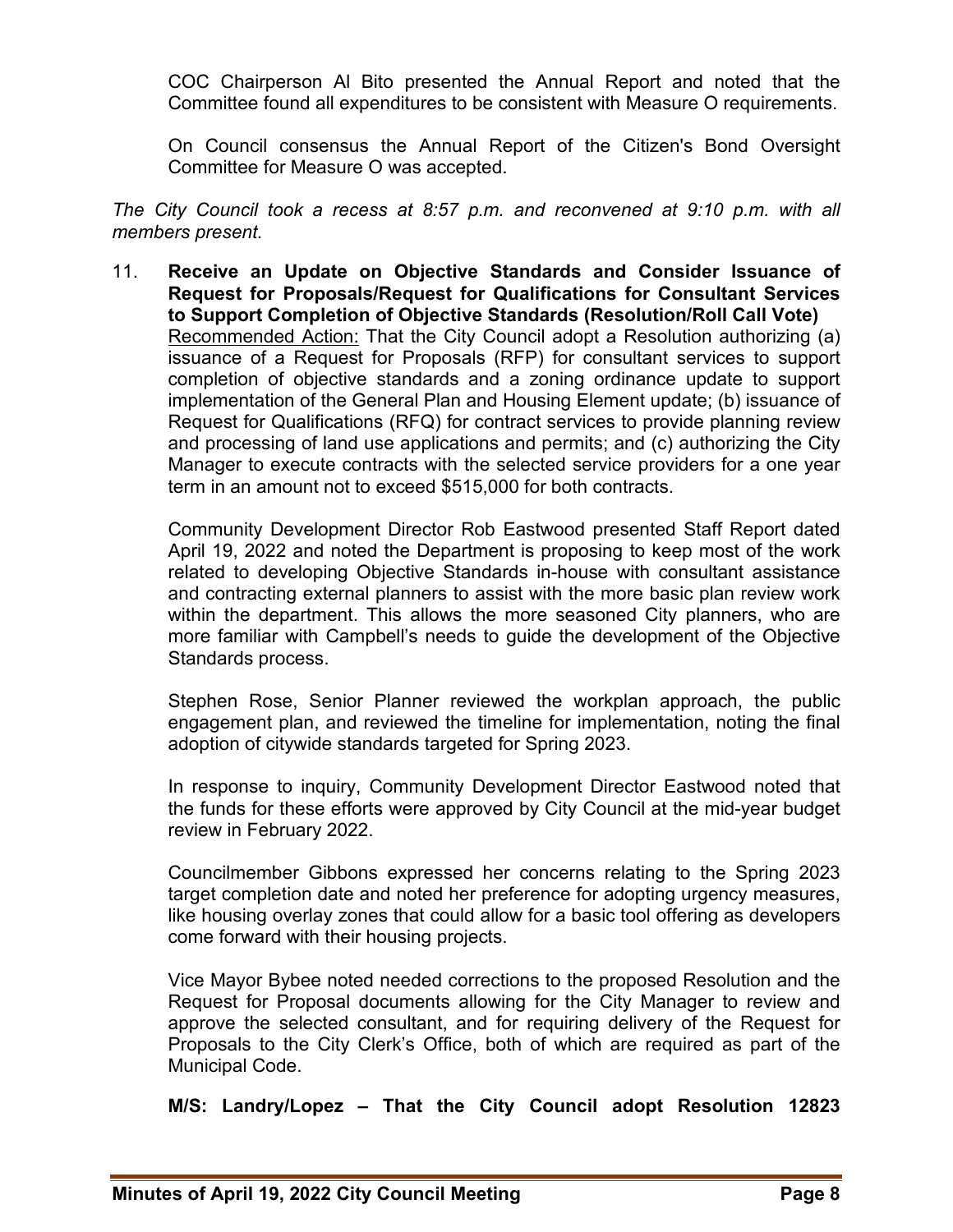**authorizing (a) issuance of a Request for Proposals (RFP) for consultant services to support completion of objective standards and a zoning ordinance update to support implementation of the General Plan and Housing Element update; (b) issuance of Request for Qualifications (RFQ) for contract services to provide planning review and processing of land use applications and permits; (c) authorizing the City Manager to execute contracts with the selected service providers for a one year term in an amount not to exceed \$515,000 for both contracts; and making corrections to the Resolution allowing for the City Manager to approve the selected consultant, and for corrections to the Request for Proposal documents to require delivery to the City Clerk's Office. The motion was adopted by the following roll call vote:** 

| <b>RESULT:</b>   | <b>ADOPTED [UNANIMOUS]</b>               |
|------------------|------------------------------------------|
| <b>MOVER:</b>    | Landry                                   |
| <b>SECONDER:</b> | Lopez                                    |
| <b>AYES:</b>     | Gibbons, Landry, Lopez, Bybee, Resnikoff |

# **UNFINISHED BUSINESS**

#### 12. **Receive Update Regarding Establishment of a Semi-Permanent Parklet Program and Authorize Preparation of an Ordinance Creating the Parklet Program**

Recommended Action: That the City Council receive an update on the establishment of a semi-permanent Parklet Program and authorize preparation of an Ordinance to create the Parklet Program.

Community Development Director Eastwood and Economic Development Specialist, Michael Thomas presented the Staff Report dated April 19, 2022 and reviewed the background on this project, the stakeholder engagement, program recommendations and associated City costs.

In response to inquiries, Community Development Director Eastwood noted that the proposed plan allows for an application period of 3 months with a construction target time frame of January – March 2023. Staff is proposing a phased construction approach so that the entire Downtown area is not affected at the same time.

In response to inquiries, Economic Development Specialist Thomas noted that not all of the proposed fees were presented at the stakeholder meeting. Most of those attending noted their preference for a City escrow account of some sort to assist in offsetting construction costs.

Councilmember Gibbons stated her preference for partnering with the businesses rather than City sponsored grants for this program, and needing more information and clarity on eligibility and how the City could accommodate future business owners or participants into this program. Councilmember Gibbons requested assurance in the program documents that the City can remove a parklet as needed.

Councilwoman Landry expressed concerns relating to the equity of footage of space for each business, garbage generation as an increase in patrons will